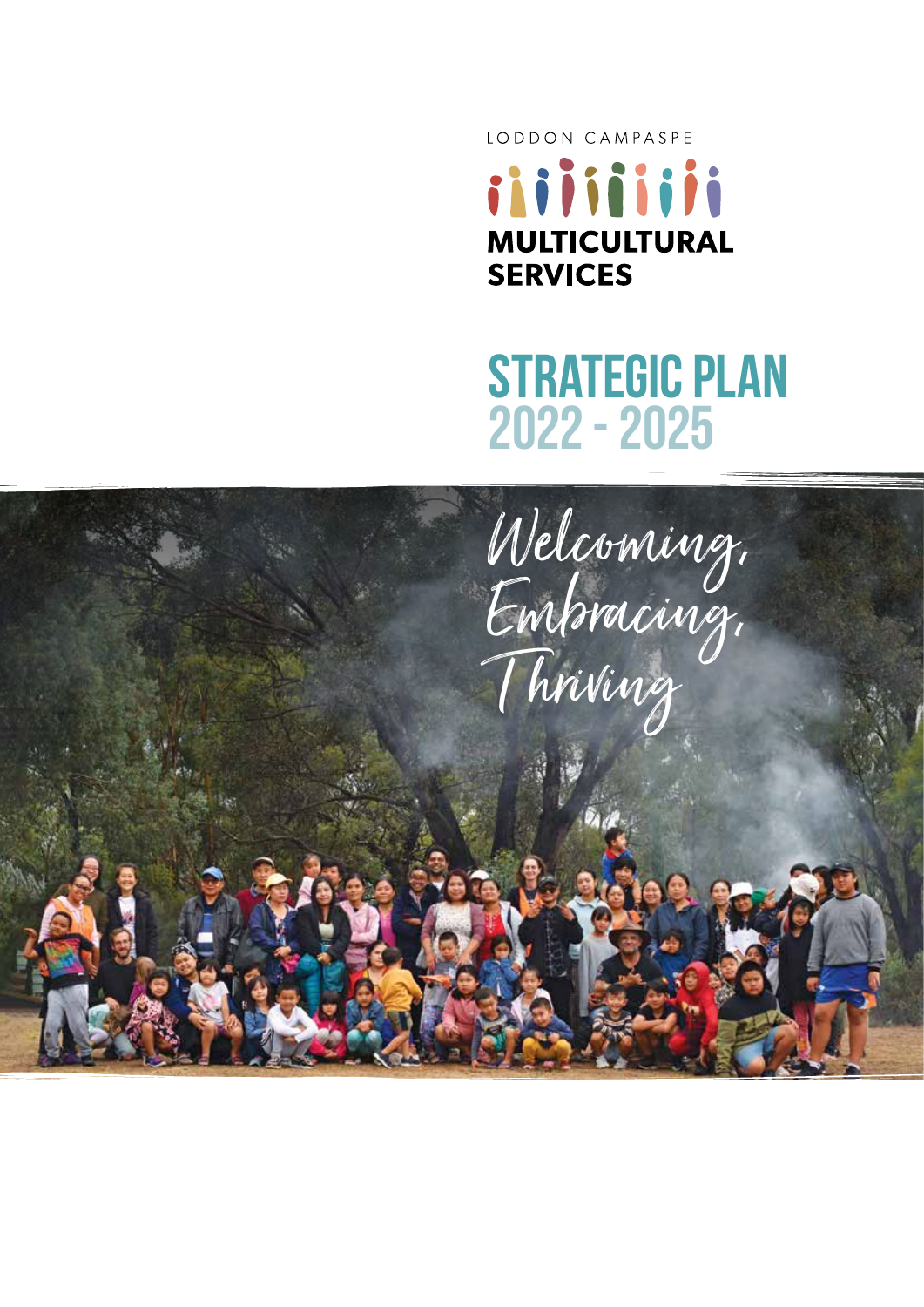| Introduction                                                                            | 3  |
|-----------------------------------------------------------------------------------------|----|
| Setting the scene                                                                       | 4  |
| About the Loddon-Campaspe region                                                        | 4  |
| Our Community                                                                           | 4  |
| Guiding Legislation                                                                     | 5  |
| <b>About LCMS</b>                                                                       | 6  |
| Who we are                                                                              | 6  |
| Background                                                                              | 6  |
| Who we work with and for                                                                | 6  |
| <b>Our Vision</b>                                                                       | 7  |
| <b>Our Purpose</b>                                                                      | 7  |
| <b>Our Values</b>                                                                       | 7  |
| <b>Our Approach</b>                                                                     | 7  |
| Social inclusion and participation                                                      | 8  |
| GOAL 1: Connecting people and communities together and providing vital support services | 8  |
| <b>Strong and visible voices</b>                                                        | g  |
| GOAL 2: Multicultural communities participate and are heard on matters that affect them | g  |
| Pathways to jobs and education                                                          | 10 |
| GOAL 3: Accessible, tangible and transformative employment and education pathways       | 10 |

Celebrating culture

GOAL 4: Promoting and celebrating multicultural communities

What we need to do this

# Acknowledgement of Country

**We pay our respects to the Traditional Custodians of these lands we now call home: the Dja Dja Wurrung, Taungurung, Yorta Yorta, Wurundjeri, Woi Wurrung and Barapa Barapa Peoples.**

# iiiiiiiiii

|                                       | J              |
|---------------------------------------|----------------|
|                                       | 4              |
|                                       | $\overline{4}$ |
|                                       | $\overline{4}$ |
|                                       | 5              |
|                                       | 6              |
|                                       | 6              |
|                                       | 6              |
|                                       | 6              |
|                                       | 7              |
|                                       | 7              |
|                                       | 7              |
|                                       | 7              |
|                                       | 8              |
| providing vital support services      | 8              |
|                                       | 9              |
| I on matters that affect them         | 9              |
|                                       | 10             |
| nt and education pathways             | 10             |
|                                       | 11             |
| es, and increasing cultural awareness | 11             |
|                                       | 12             |

**We honour the many Elders, stories, cultures, languages and generations who have cared for Country here: past, present and emerging.** 

**We recognise the life-giving strength and power of these lands, waters, creatures, plants and sky.** 

**We acknowledge that sovereignty was never ceded by the First Nations Peoples.** 

**We express our gratitude for the opportunity to live in these beautiful lands that provide us with safety, shelter and food.** 

**We thank and stand in solidarity with the First Nations Peoples who have welcomed those of us who have had to flee or were compelled to leave our own homelands, and those of us who have chosen to make Australia home.** 

**We promise to care for Country, which continues to care for us.** 

**We hope to walk together with the Traditional Custodians, in the spirit of healing.**

# **CONTENTS**

<u>and</u>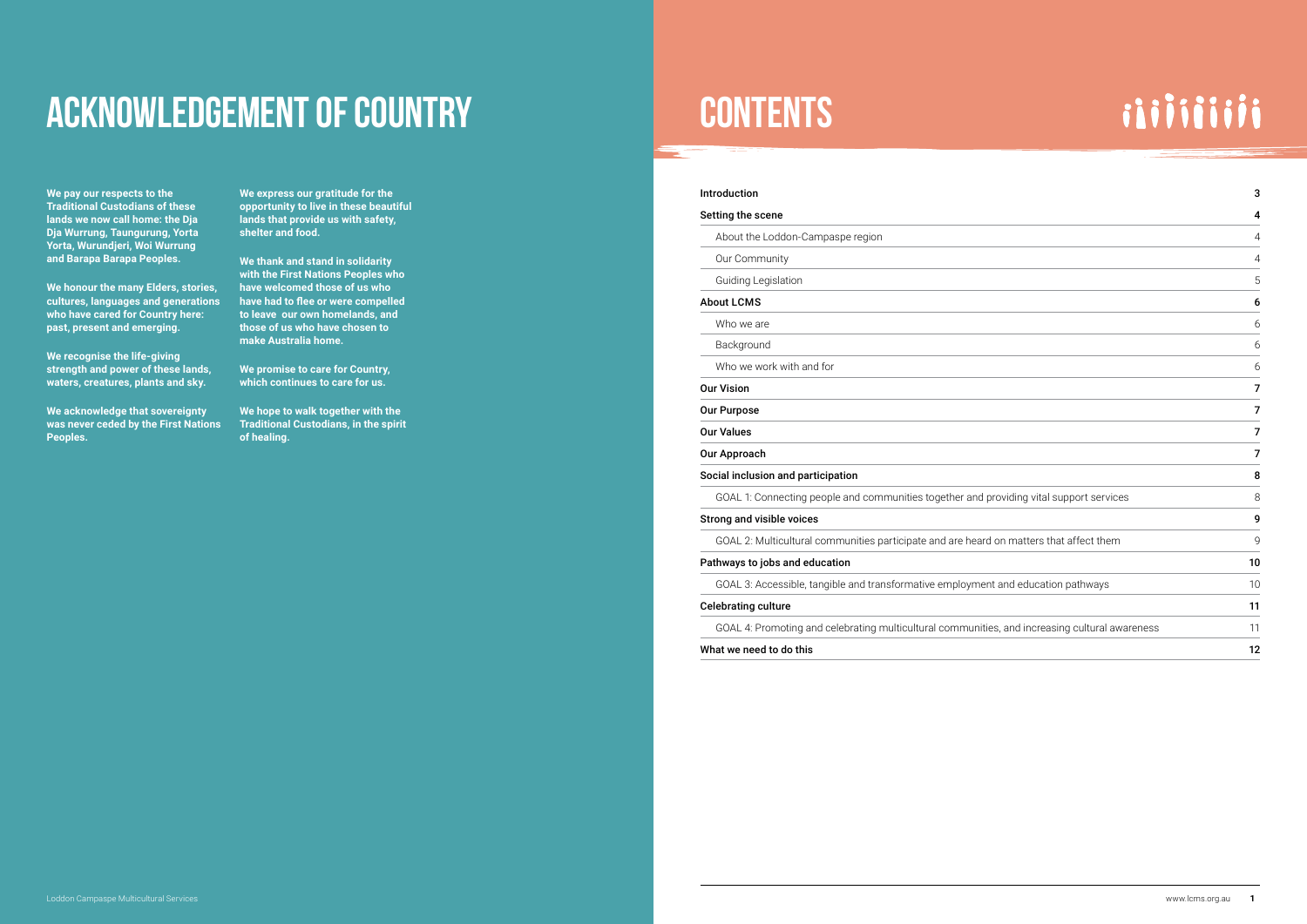

# INTRODUCTION

### WE ARE VERY PROUD TO SHARE OUR Strategic Plan for 2022 - 2025 with you.

Our Strategic Plan outlines the big picture direction Loddon Campaspe Multicultural Services (LCMS) intends to take over the next three years: who we work with and for, how we work, and what we do.

We are building on over 20 years of history and experience from engaging with, supporting, empowering and being led by multicultural communities in the Loddon Campaspe region. We hope to continue being a strong voice with and for all people from multicultural backgrounds in our region. We are committed to supporting and strengthening multicultural communities to exercise their human rights and participate in all aspects of social, cultural, civic and economic life in the region.

Like many organisations, the last year has been a time of immense change and transition due to internal and external factors. We have taken this as an opportunity to stop, reflect, listen and consider our way forward.

Our Strategic Plan has been developed with the input of many different stakeholders: both newly arrived and well-established multicultural community members, community organisations, service providers, government agencies, industry, as well as our own members, staff and Board members.

We heard some very strong and common themes back through this engagement, and we have reflected those themes in our new Strategic Plan.

Importantly, our Strategic Plan marks the start of the next chapter in the story of Loddon Campaspe Multicultural Services. We know what direction we are going in, but we can't get there on our own.

You are invited to join us, be in conversation with us and collaborate with us as we go on a journey of transformation. Our Strategic Plan provides both clarity and opportunity for everyone to work together to create a present and a future where multicultural communities belong, are celebrated and thriving.

**We look forward to travelling on this journey together.**

# iiiiiiiiii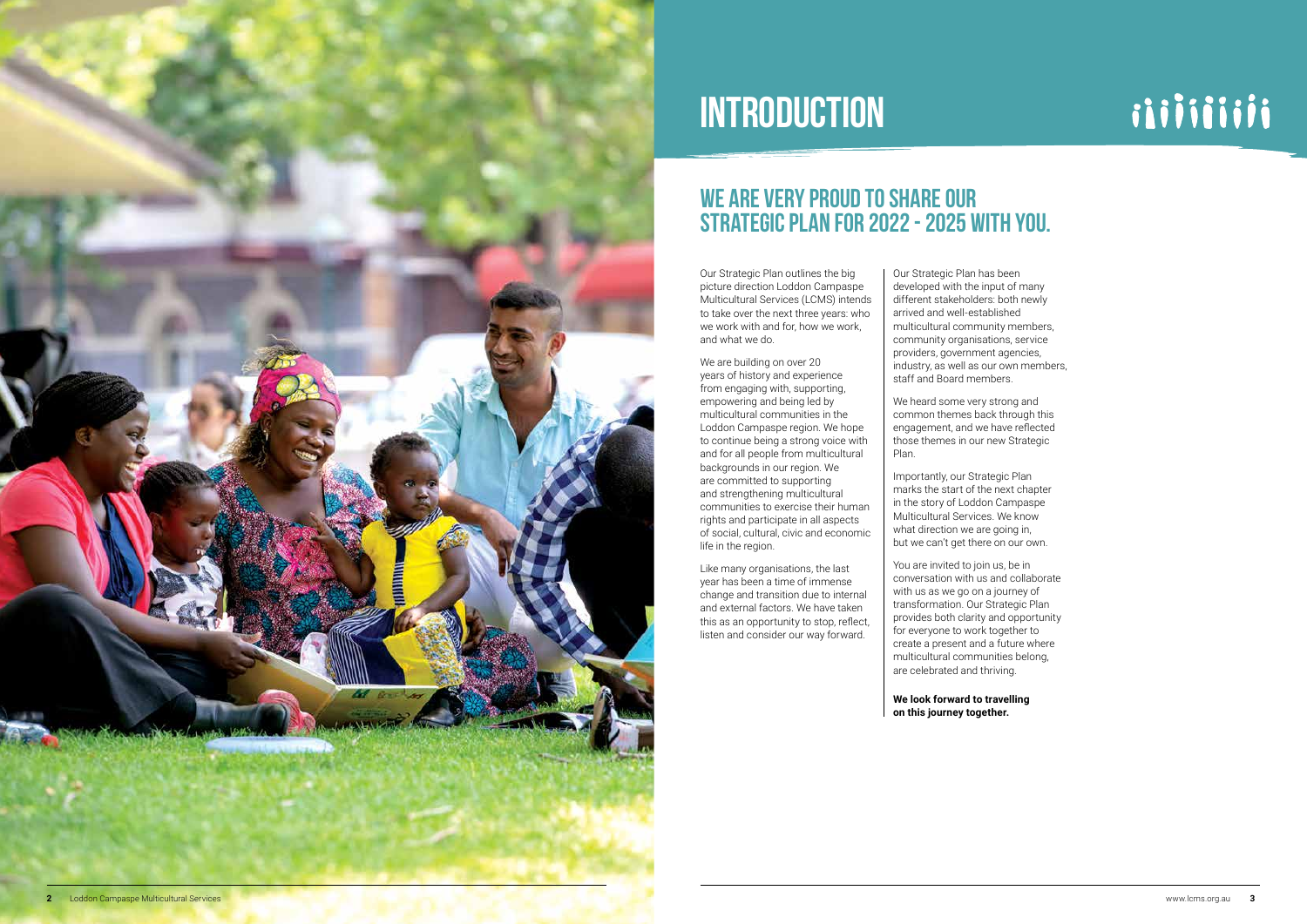# SETTING THE SCENE

### ABOUT THE LODDON-CAMPASPE REGION

As our name reflects, we are based in the Loddon-Campaspe region of Central Victoria.

This region spans the traditional lands of the Dja Dja Wurrung, Taungurung, Yorta Yorta, Wurundjeri Woi Wurrung and Barapa Barapa Peoples.

The area has a total population of nearly 250,0001 people, spread across six local government areas: the City of Greater Bendigo (making up 48% of the population), Macedon Ranges Shire (20%), Campaspe Shire (15%) Mount Alexander Shire (8%), Central Goldfields Shire (7%) and Loddon Shire (3%).

As well as being a region based economically on agriculture, retail, health and manufacturing, the Loddon-Campaspe region is also emerging as an important creative and cultural tourism destination, recognised by UNESCO as Australia's first 'Region of Gastronomy' and a Creative City.2

- 1 ERP (Estimated Residential Population) 30th June 2020, Australian Bureau of Statistics
- 2 https://bendigogastronomy.com.au/

The top ten languages spoken other than English, are: Karen, Italian, Mandarin, German, Greek, Filipino, Tagalog, Punjabi, French and Hindi<sup>4</sup>.

3 This information is based on data currently available and will be updated as new or more recent data becomes available. Data from the 2016 ABS Census of Population and Households is now five years old (with the results from the 2021 Census, not available until 2022). As a result, recent population changes and emerging communities may not be reflected in this data. Consultation and LCMS data indicates that numbers of multicultural communities are significantly underreported. This is particularly the case for newly arrived and emerging communities, including the three largest refugee communities: Karen, Southern Sudanese and Afghan Hazara.

4 2016 Australian Bureau of Statistics, 2016 Census of Population and Housing

Our community is made up of people from a range of diverse backgrounds.

Nearly one in 10 local residents in Loddon-Campaspe were born overseas.

We come from more than 133 countries of origin and 113 languages (other than English) spoken.

The four largest ancestries of people in the region are English, Australian, Irish and Scottish, followed by German, Italian, Dutch, Chinese, Maltese and Indian.

Since the Gold Rush of the 1850s, the region has been influenced by waves of migration and resettlement from across the world.

We have welcomed and supported the settlement of new migrants, students and arrivals from a range of refugee and asylum seeking backgrounds. Greater Bendigo was the first Australian city awarded formal accreditation as a 'Welcoming City' and, together with Mount Alexander and Macedon Ranges, is an official 'Refugee Welcome Zone'.

Our community is richer because of the diversity brought by migrants and refugees from across the world. This is reflected in our food, our language, our buildings, our farming practices, our sport, our businesses, our celebrations; and so many more rich contributions from people who have settled here in our community.



### **OUR COMMUNITY3**

### GUIDING LEGISLATION

5 Note: all international rights are included in this: https://www.humanrights.vic.gov.au/for-public-sector/human-rights/

# iiiiiiiiii

#### **International Conventions**

- Universal Declaration of Human Rights (1948)
- Convention and Protocol Relating to the Status of Refugees (1951)
- Convention Against Torture and Other Cruel, Inhuman or Degrading Treatment or Punishment (1984)
- International Covenant on Civil and Political Rights (1966)
- International Covenant on Economic, Social and Cultural Rights (1966)
- Convention on the Elimination of All Forms of Discrimination Against Women (1979)
- Universal Declaration on Cultural Diversity (2001)

• International Coalition of Cities Against Discrimination in Asia Plan (2009)

and Pacific Ten Point Commitment

- International Convention on the Elimination of All Forms of Racial Discrimination (1995)
- International Convention on the Protection of the Rights of All Migrant Workers and Members of Their Families (1990) International Convention for the Protection of All Persons from Enforced Disappearance (2006)
- Convention on the Rights of the Child (1989)
- Declaration on the Rights of Indigenous Persons (2007)
- Convention on the Rights of Persons with Disabilities (2006)

#### **National Legislation**

- Age Discrimination Act (2004)
- Disability Discrimination Act (1992)
- Racial Discrimination Act (1975)
- Sex Discrimination Act (1984)
- Australian Human Rights Commission (1986)

#### **Victorian Legislation**

- Charter of Human Rights and Responsibilities Act (2006)<sup>5</sup>
- Change or Suppression (Conversion) Practices Prohibition Act (2021)
- Equal Opportunity Act (2010)
- Racial and Religious Tolerance Act (2001)
- Multicultural Victoria Act (2011)

#### **Service delivery Legislation**

• Child Wellbeing and Safety Act. or Children, Youth and Families Amendment (Permanent Care and Other Matters) Act (2014)

#### **Other**

• National Standards for Volunteer Involvement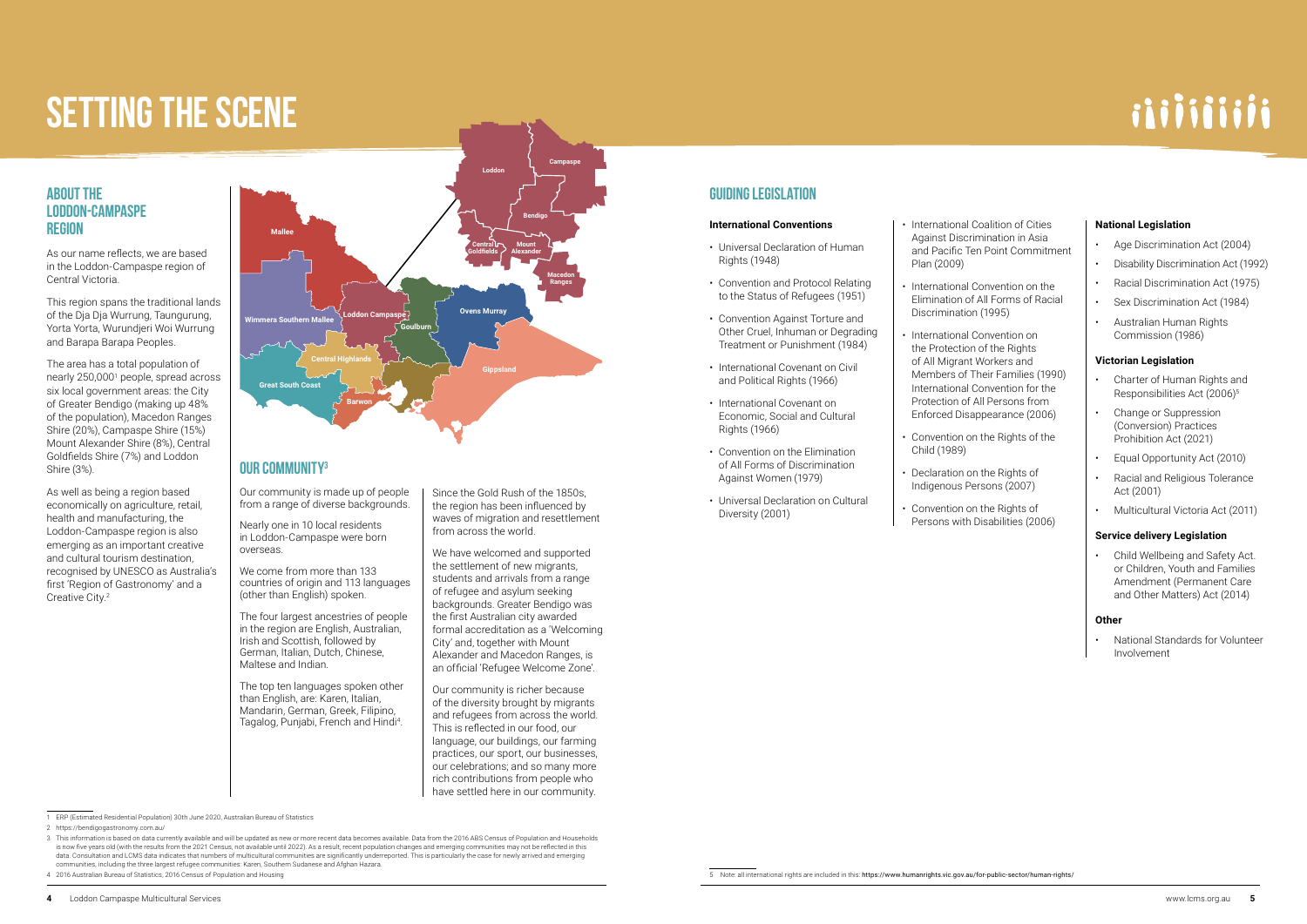### WHO WE ARE

Loddon Campaspe Multicultural Services (LCMS) is a leading not for profit multicultural organisation. Our role is to support, strengthen, engage with and lift the voices of people from multicultural backgrounds across the region. We help deliver essential services. strengthen communities and provide a platform for people from multicultural backgrounds to be seen, heard, prosper, and become part of the community.

### BACKGROUND

Founded in 1999, we have a long history and experience of collaborating, supporting and advocating for multicultural communities.

Our service area spans the six Local Government areas of: the City of Greater Bendigo, Loddon Shire Council, Macedon Ranges Shire Council, Goldfields Shire Council, Mount Alexander Shire Council and Campaspe Shire Council.

### WHO WE WORK WITH AND FOR

We support all multicultural communities in the Loddon-Campaspe region to exercise their human rights.

We work with and for people from all multicultural backgrounds. Our reach includes people from refugee, asylum-seeking, migrant and culturally and linguistically diverse backgrounds. Our support stretches from people who have arrived recently to people who have been in this country or the region for multiple generations. We are here for all people from multicultural backgrounds regardless of age, gender, sexuality, ability, language, race, nationality, religion, political opinion, visa status or the length of time lived in Australia.

# ABOUT LCMS

### "Welcoming to all"

"All organisation **COLLABORATING** generously and openly with shared & integrated outcomes for multicultural communities as a shared goal"

### "Friendly staff, being able to access help and support"

### OUR VISION

A vibrant Loddon Campaspe region where people from multicultural communities are able to thrive, have a sense of belonging, contribute to society and are welcomed, celebrated and embraced.

#### OUR PURPOSE

To support people from multicultural communities to participate and belong in our community, and exercise their human rights across the breadth of social, cultural, economic and civic life.

### OUR VALUES

- Respect
- Inclusiveness
- Integrity
- Collaboration
- **Authenticity**
- Reliability

### OUR APPROACH

Our approach in what we do informs: who we are, how we work and how we make decisions.

In everything we do, we aim to:

• Practice and champion cultural

- Put people from multicultural backgrounds voices and experiences at the centre
- Welcome everyone and be inclusive
- safety and respect
	-
- Collaborate, be authentic and partner with others for impact
- Be professional, accountable and transparent

• Empower and focus on strengths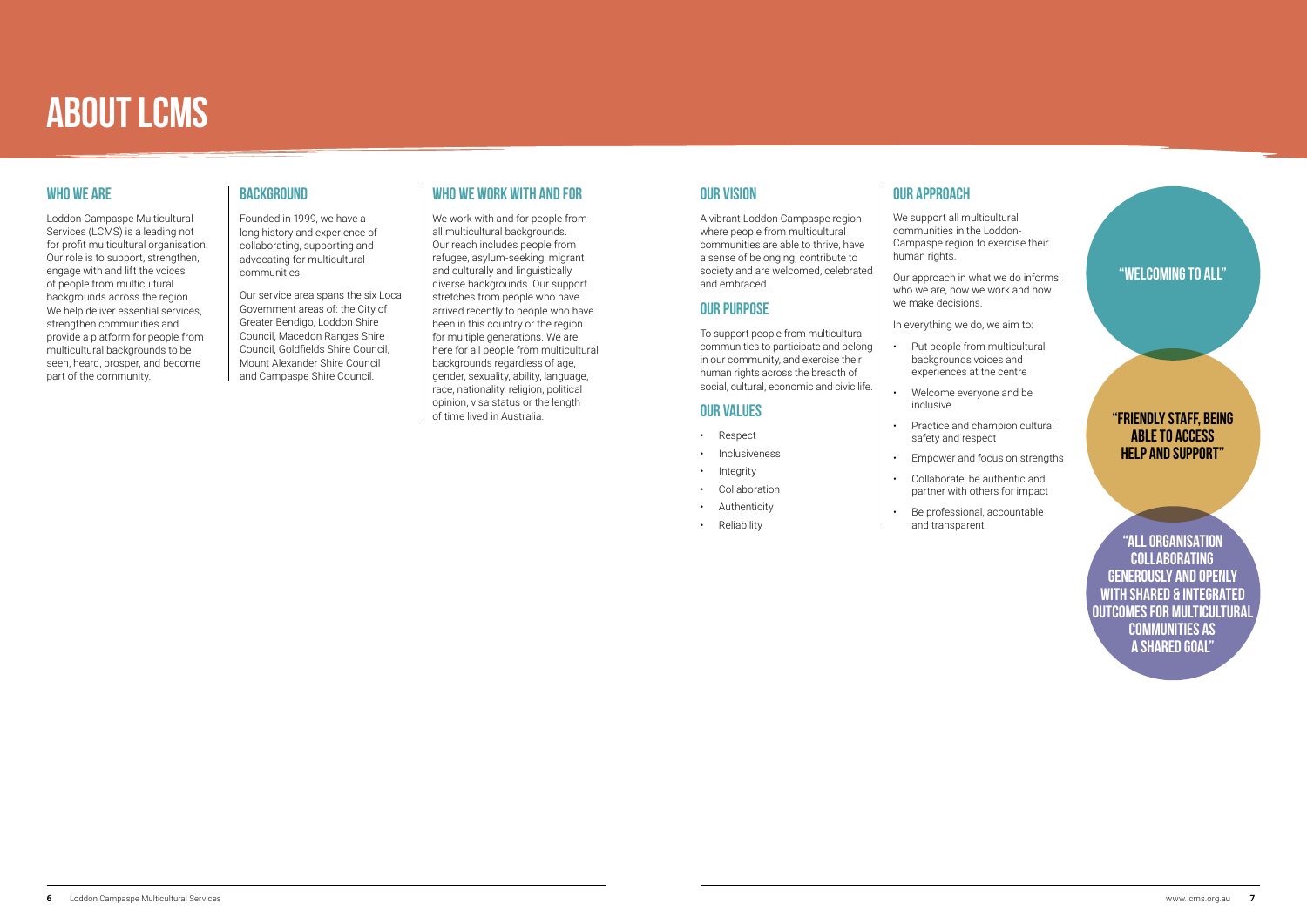

# Social inclusion and participation

### Connecting people and communities together and providing vital support services

## GOAL 1

### "People feeling valued members of their local community"

"Work in the support services for legal, disabilities, DV and aged sectors."

#### **Actions:**

- 1.1 Expand cultural awareness/capability programs to increase social and cultural inclusion and reduce racism, including implementation of an evaluation framework.
- 1.2 Exploration of a Multicultural Community Hub model to bring the community together and provide a place of connection.
- 1.3 Provide culturally-appropriate services and programs for newly arrived and established multicultural communities.
- 1.4 Explore opportunities to deliver specialist services for the multicultural community in response to identified needs and priorities.
- 1.4 Advocate to ensure mainstream service delivery and programs are accessible to multicultural communities.
- 1.5 Investigate expansion of multilingual/ multicultural community worker program to enable better access for multicultural communities to information, mainstream services, and opportunities.

### **Measures of Success:**

- Increased cultural awareness and capability
- Multicultural Hub model identified
- Increased connections and sector collaboration
- Increase sense of belonging and agency reported by clients and community organisations
- Increased participation of newly arrived and established multicultural people from multicultural backgrounds in LCMS services and programs
- Increased access to mainstream services by multicultural communities

"...a community hub where everyone can drop in to. A safe space for community events and learning."

# Strong and visible voices

#### **Actions:**

- 2.1 Provide a platform for stakeholders to directly access, connect, listen to and engage with multicultural communities in the region.
- 2.2 Drive and support coordinated regional advocacy around priorities for multicultural communities informed by evidence.
- 2.3 Strengthen and invigorate multicultural leadership, visibility and networks to support selfdetermination and collaboration for local communities.
- 2.4 Enhance the existing capacities and strengths of multicultural organisations through capacity building programs.
- 2.5 Advocate and represent multicultural communities' and individuals' needs and aspirations on a range of advocacy issues.
- 2.6 Investigate membership models and a value proposition to enhance, profile and increase member base.

#### Multicultural communities participate and are heard on matters that affect them GOAL 2

### **Measures of Success:**

- 
- Increased collaboration between multicultural communities/groups
	-
	-
	-
	-
- Increased skills to manage community organisations, projects and to undertake self-advocacy
	-
	- Increased representation, visibility and inclusion of multicultural communities in decision making processes
	- Documentation of the needs or policy impacts on multicultural communities
	- A multicultural communities' lens embedded across a range of different advocacy campaigns
	- New membership model developed
	- Multicultural community members actively contribute to the development of the Multicultural Hub model
	- Increased visibility in advocacy issues

"Engage with communities, groups and associations that have a non-speaking English background."

"A wide range of cultural organisations engaging and supporting their communities and working together to build a rich and vibrant **MULTICULTURAL** region."

"The concerns and desires of multicultural communities are heard and advocated for by Multicultural Services"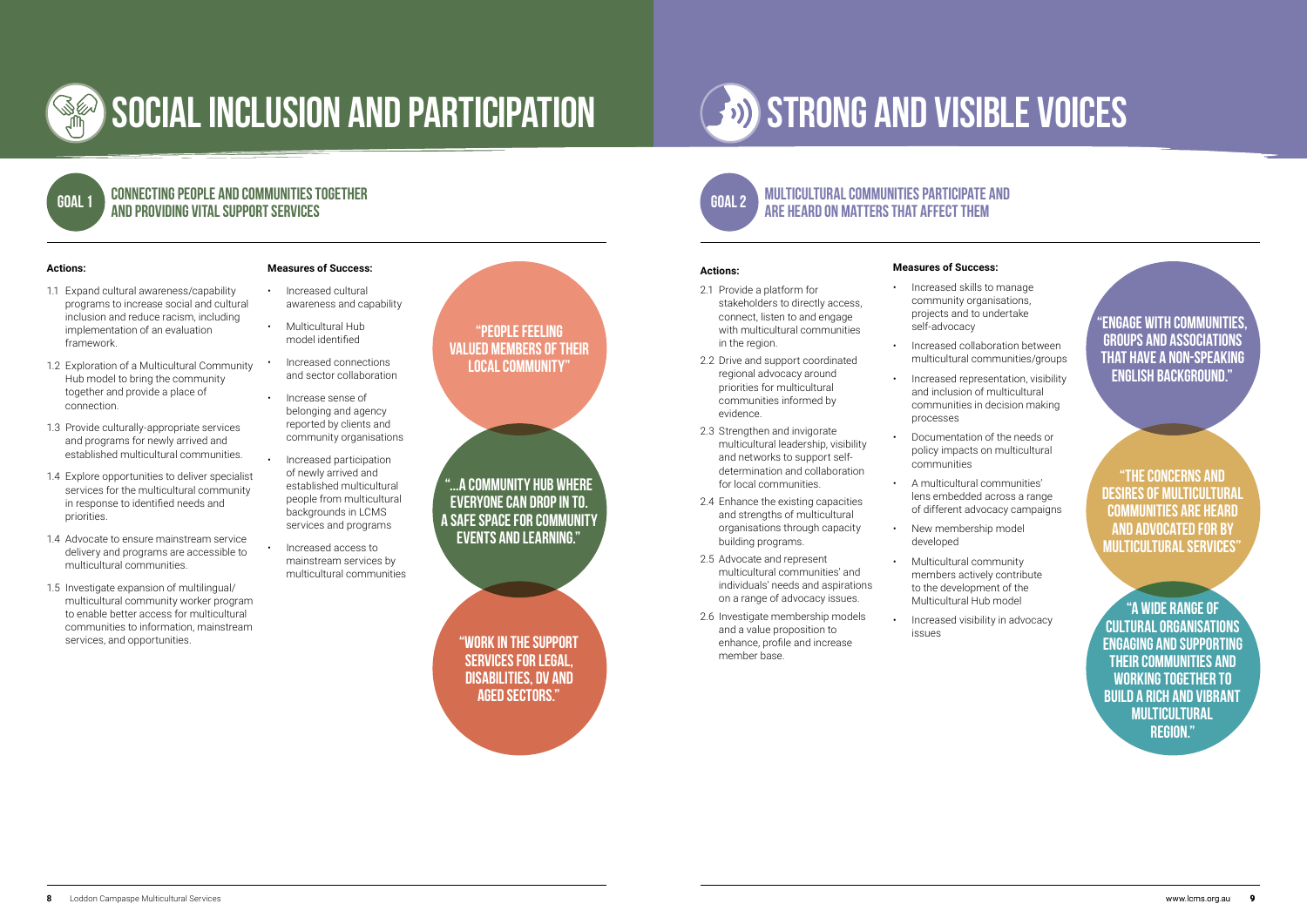

# **CEO PATHWAYS TO JOBS AND EDUCATION**

# **CELEBRATING CULTURE**

### Accessible, tangible and transformative employment and education pathways

#### **Actions:**

- 3.1 Provide tailored employment pathways programs for people from multicultural backgrounds. including awareness/education about employment rights.
- 3.2 Explore strategic opportunities to expand and diversify employment and education programs.
- 3.3 Establish, maintain and grow strong employment partnerships with businesses and industry in the region.
- 3.4 Explore a regional employment and settlement model.
- 3.5 Expand social enterprise opportunities for people from multicultural backgrounds.

#### **Measures of Success:**

- Number of people securing employment aligned to skills and interests
- Increased awareness of rights at work
- Expansion of employment and education programs
- Expanding strategic partnerships with business and industry
- Regional employment and settlement model researched
- Financially viable model for social enterprise

GOAL 3

"I was non speaking English when l came to Bendigo. l met excellent multicultural services, always there for us and they help me prepare my resume for the job and l had a chance to apply for a job."

> "Promoting intercultural **EVENTS**"

### **Actions:**

- 4.1 Develop and deliver public and place-based cultural events and programs which provide an opportunity for cross-cultural exchange and celebration.
- 4.2 Share stories which raise the profile and celebrate the contributions of multicultural communities across a range of different platforms, artforms and mediums.
- 4.3 Create spaces and opportunities for intercultural exchange between multicultural communities and with First Nations Peoples to increase mutual understanding and respect.
- 4.4 Enhance cultural tourism in the region linked to the City of Gastronomy through food and cultural programs.

#### Promoting and celebrating multicultural communities, and increasing cultural awareness GOAL 4

#### **Measures of Success:**

and interaction.

- Increased intercultural awareness
- Multicultural communities feel supported and welcome
	- the City of Gastronomy activities and regional celebrations.
		-
		-
- - in Loddon-Campaspe. • Multicultural communities are included and represented within
		- Relationships with First Nations communities are strengthened.
		- Strengthening/expansion of Zinda Festival
		- Increase in multicultural events and celebrations

### "Creative approaches to celebrating diversity"

"Sharing the traditions, language, food, music, clothing, stories, history, costumes, contemporary situation and culture."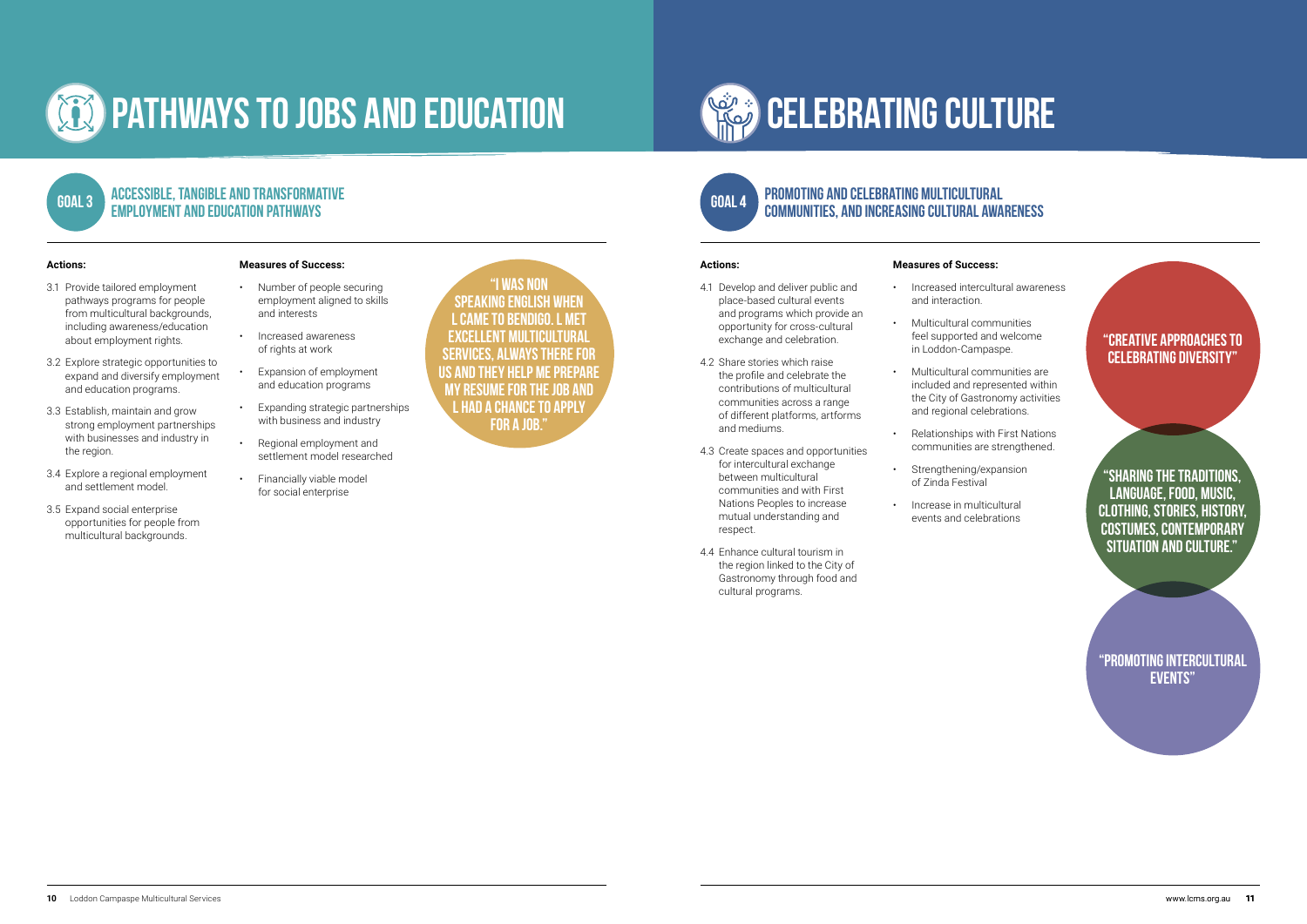# WHAT WE NEED TO DO THIS

# TO ACHIEVE THESE STRATEGIC GOALS, THESE ARE THE THINGS WE NEED TO HAVE IN PLACE.













QUALITY SERVICE DELIVERY STRONG GOVERNANCE PRACTICES

Welcoming, Embracing, Winner





# iiiiiiiiii